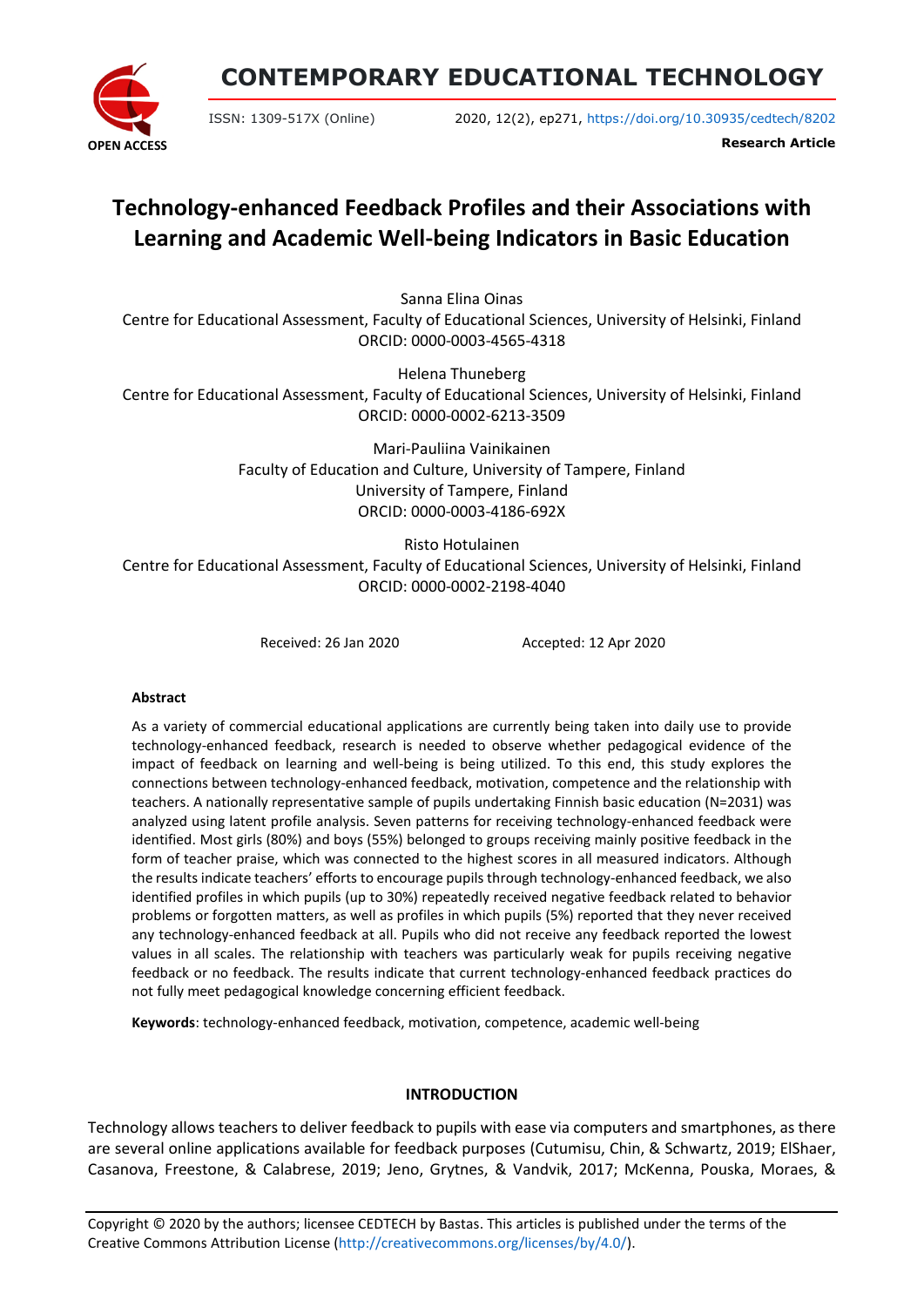Folkestad, 2019). According to Reeve, Ryan, Deci, and Jang (2009), teachers can support pupils' learning and well-being by providing informative and encouraging feedback instead of using controlling and pressuring language. At school, teachers' feedback practices influence pupils' motivation (Ryan & Deci, 2000a), ability beliefs (Harter, 2012) and their relationship with teachers (Corno, 2009; Griffin, 2018; Schenke, Ruzek, Lam, Karabenick, & Eccles, 2018). As recent findings show that pupils are encouraged differently by technologyenhanced feedback delivered online (Oinas, Vainikainen, & Hotulainen, 2017, 2018*)*, this study evaluates whether different patterns of receiving technology-enhanced feedback are connected to the learning and academic well-being of pupils. In the present study, pupils' school achievement and perceived motivation as indicators of *learning,* and their relationship with teachers and competence as an indicator of *academic wellbeing* are evaluated in accordance with technology-enhanced feedback received from the teacher, since feedback is shown to mediate cognitive and affective factors simultaneously (Pekrun, Cusack, Murayma, Elliot, &Thomas, 2014).

The impact of feedback on learning cannot be regarded as a simple, straightforward phenomenon as, for example, individual differences (Kluger & DeNisi, 1996; Wiliam, 2011), previous learning experiences (Hughes, 2010), and the teacher-pupil relationship (Cochran, Reinsvold, & Hess, 2017) influence how the given feedback is interpreted. Feedback provided by teachers has a connection to adopted learning goals and self-concept (Ryan & Deci, 2000a), when a pupil regards school and teachers as significant (Harter, 2012). As the feedback application is located alongside other applications in a young person's smartphone, it may be that feedback is perceived as representing social acceptance from the teacher (Heimo, Rantanen & Kimppa, 2015), even comparable with "likes" from friends in social media (Rosenthal-von der Pütten, 2019). There is a wealth of research-based information for teachers on how to implement feedback efficiently (Hattie & Timperley, 2007), at least in face-to-face situations, but less is known about technology-enhanced feedback. Therefore, in this study the self-reported technology-enhanced feedback notes of pupils around the age of 16 (N=2031) in basic education were used as they reveal the kind of feedback they experienced receiving. The data were analyzed using latent profile analysis (LPA) to find out whether receiving feedback according to different patterns is connected with indicators of learning and well-being. It is expected that LPA and further analysis will reveal individual differences in pupils' perceptions. These are essential for enhancing understanding when pedagogically appropriate technology-enhanced feedback is being designed.

# **Technology-enhanced Feedback**

Feedback is either internally or externally received information about the gap between the current level of knowledge and understanding related to desired goals (Hattie & Timperley, 2007). This study focuses on technology-enhanced feedback from teacher to pupils and examines whether this external feedback can support learning and academic well-being, as suggested in the Core Curriculum. In Finnish basic education, almost all teachers use an online application where they can choose from among predefined optionsthe kind of feedback that they want to give pupils related to their learning and behavior during lessons. In international markets, there are several commercial online gradebooks or educational platforms that deliver automated text messages or report cards from teachers to parents and pupils (Bergman & Chan, 2017; Doss, Fahle, Loeb, & York, 2017), which have resulted in public discussion about the pedagogically appropriate use of these tools (Heimo et al., 2015; Hoffman, 2008; Kuusimäki, Uusitalo-Malmivaara, & Tirri, 2019). Despite criticism, ElShaer and colleagues (2019) recently reported that the majority of university students prefer technology-enhanced feedback to feedback delivered face-to-face, as they perceive it as useful for learning.

Although encouraging feedback to support motivation is mainly recommended (Hattie & Timperley, 2007; Ryan & Deci, 2000a), some platforms still deliver only negative information about missing assignments or failed exams (Bergman & Chan, 2017). A recent study about technology-enhanced feedback showed that boys and pupils with special needs are more likely to be on the receiving end of criticism related to behavior instead of encouragement (Oinas et al., 2018), which would be more effective (Hughes, 2010; Reeve et al., 2009). Surveying pupils' perceptions is important, as Cutumisu (2019) recently found that an adopted mindset moderates taking advantage of technology-enhanced feedback. Jeno and colleagues (2017) found that technology-enhanced feedback improved learning and well-being when feedback was related to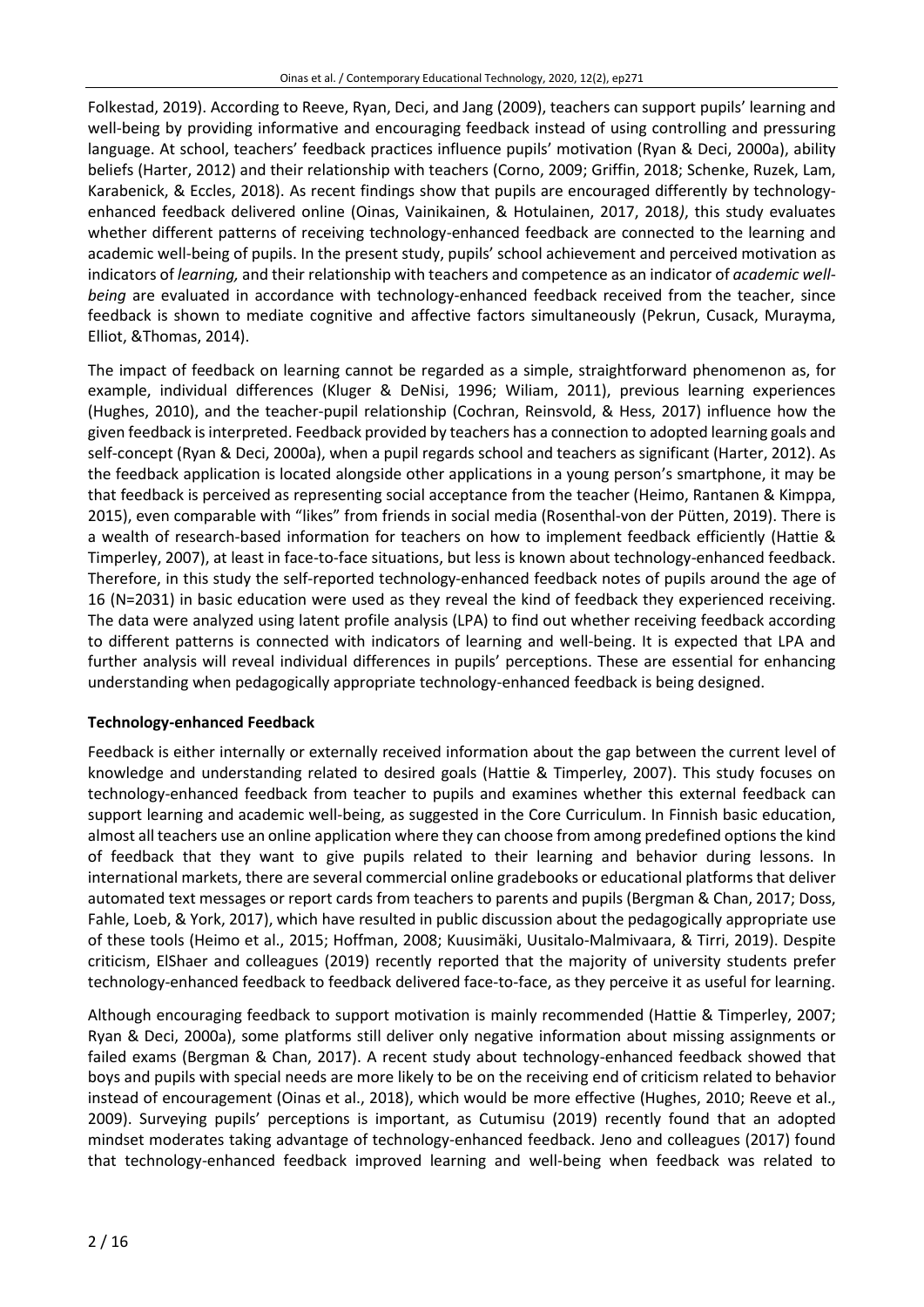competence. Tempelaar, Rienties, Mittelmeier and Nguyen (2018) concluded that learning analytics and profiling help to identify learners needing support and to tailor efficient technology-enhanced feedback.

# **Feedback and Learning**

Feedback needs to be accepted and reflected on in order to support learning (Hattie & Timperley, 2007; Wiliam, 2011). In other words, a pupil should be motivated to seek and take advantage of feedback (Cutumisu et al., 2019; Elliot & Dweck, 2005). "To be motivated means to be moved to do something (Ryan & Deci, 2000b, p. 54)", duly pointing to an inner effort for learning (Elliot & Dweck, 2005). Motivation varies between levels of intrinsic or extrinsic motivation depending on the reasonsfor acting toward achieving a desired goal, and both are beneficial for learning (Deci & Ryan, 1985; Ryan & Stiller, 1991). Usually, intrinsic motivation declines and shifts to extrinsic motivation during the school years, with perceived competence being the best predictor of motivation (Elliot & Dweck, 2005; Harter, 2012). However, in optimal circumstances, interest toward a deeper level of understanding may increase (Renninger & Hidi, 2011).

Hattie and Timperley (2007) suggest that feedback encouraging pupils to trust themselves and make an effort to progress in a task supports motivation. Feedback should always be targeted toward the learning process, as person-targeted feedback has a negative effect on learning, even if it is positive in terms of content (Hattie & Timperley, 2007; Wiliam, 2011). Pekrun and colleagues(2014) observed that anticipating feedback resulted in better performance, indicating that learners expended more effort and appreciated receiving feedback. Findings suggest that using technology in education is beneficial for learners' motivation and achievements (Gambari, Gbodi, Olakanmi, & Abalaka, 2016).

# **Feedback and Academic Well-being**

Competence, which is at the core of motivation and academic well-being, is a need to experience oneself as effective in relation to the learning environment (Elliot & Dweck, 2005; Wang & Peck, 2013). Teachers' emotional support is one of the key elements of positive classroom interaction and has been shown to be associated with higher cognitive performance and pleasant affective experiences among pupils (Ruzek, Hafen, Allen, Gregory, Mikami, & Pianta, 2016; Ryan, Stiller, & Lynch, 1994). Negative feedback usually decreases the sense of competence and detracts from the teacher-pupil relationship (Griffin, 2018), while a trusting and warm relationship with the teacher may make it easier to handle criticism (Skinner & Edge, 2002). Moreover, perceptions of teachers' unsupportiveness is related to pupils' lower performance and disengagement, leading to negative interactions (Gasser, Grütter, Buholzer, & Wettstein, 2018).

Although the teacher-student relationship impacts academic outcomes and pupils' perceived well-being at school, there is no clear evidence of the causality of these factors (Wentzel, 2009). Individual differences and previous learning experiences regulate how the surrounding environment and feedback is interpreted (Kluger & DeNisi, 1996). Rawlings, Tapola and Niemivirta (2017) point out the importance of teachers' awareness of innate individual differences in their pupils, and reported that sensitivity to punishments and rewards in social settings may be connected to adopted learning goals. Hagger, Koch and Chatzisarantis (2015) noticed that people who are sensitive to social norms and those who are unaffected by the opinions of others benefit from positive feedback, as it supports their competence during a task. They conclude that despite individual differences, intrinsic motivation can be supported through positive feedback (Hagger et al., 2015). Schenke and colleagues (2018) concluded that teachers engage in different feedback practices with different pupils.

Leary and Terry (2012) argue that when feedback comes from another person, the experience always includes interpersonal dimensions. At school, the power structure between teacher and pupil adds its own dimension when feedback is delivered (Cochran et al., 2017). Compared to other countries, school engagement in lower secondary school is relatively low in Finland, possibly indicating problematic relationships with teachers. By clustering the PISA data, Linnakylä and Malin (2008) found that while some pupils are highly engaged, almost one-third perceived teachers as unsupportive and school as less important, and hence it is worth studying whether technology-enhanced feedback is connected to the relationship with teachers. Furthermore, it has been observed that in Finland, relationships with teachers at school are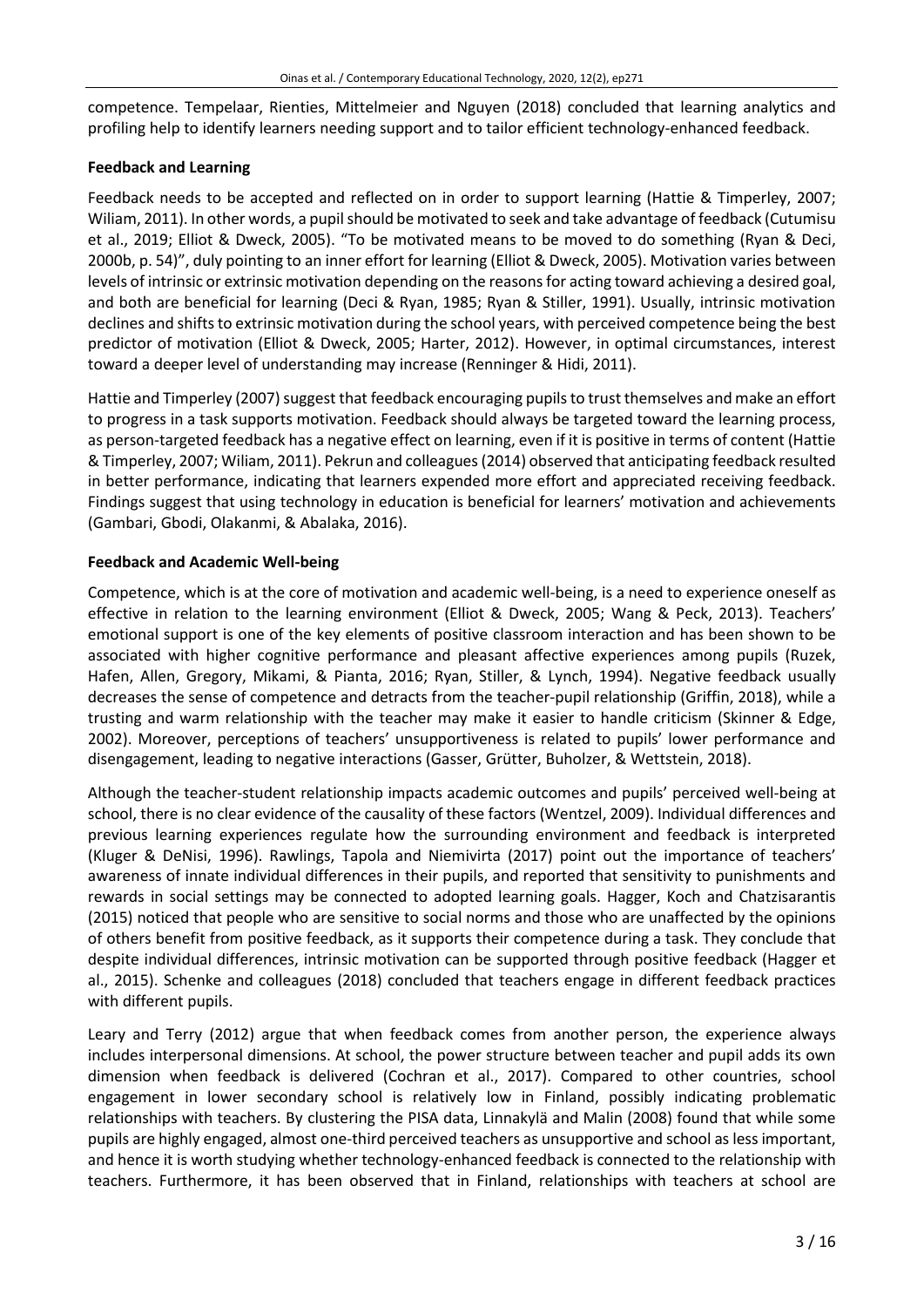stronger predictors of academic well-being than parental support (Lindfors, Minkkinen, Rimpelä, & Hotulainen, 2017).

Thus, academic well-being in this study relates to the affective factors connected to situations whereby technology-enhanced feedback is provided at school. The general aim of feedback is to improve learning but the form of the feedback and/or its absence may also have unwanted effects in respect of pupils' well-being and motivation (Wang & Peck, 2013). For example, the timing, when feedback is given (or not given), why feedback is given, and how it is delivered by a significant adult are all factors likely to affect interpersonal dimensions, such as the teacher-pupil relationship and the pupil's perceived competence.

## **Research Questions**

Although an extensive body of literature suggests encouraging feedback to support learning (e.g. Hattie & Timperley 2007; Hughes, 2010), recent findings about technology-enhanced feedback provide evidence of negative feedback and unequal technology-enhanced feedback practices by teachers (Kuusimäki et al., 2019; Oinas et al., 2017, 2018). Pekrun and colleagues (2014) conclude that feedback mediates both cognitive and affective factors and, therefore, connections between learning and academic well-being and technologyenhanced feedback are studied using LPA. As functioning interpersonal relationships are important for pleasant experiences at school, pupils' perceived relationship with their teacher is considered the first component of academic well-being. Secondly, a pupil's perception of his or her competence as a learner is used as another indicator of academic well-being (see Korhonen, Linnanmäki, & Aunio, 2014). Intrinsic and extrinsic motivation and school achievements are duly used to evaluate their learning. In this vein, the research questions to be addressed are:

1. Based on self-reported technology-enhanced feedback received from teachers, what kind of profiles can be identified?

2. Are pupils belonging to the identified profiles different regarding their perceptions of learning and academic well-being?

### **METHODS**

The data for this study were collected as part of a national learning-to-learn assessment of ninth-graders in May 2017. Originally, 2,969 pupils were randomly selected from 33 Finnish-speaking schools and 28 municipalities to provide nationally representative data. A total of 2,031 pupils (68.4%) around 16 years of age (girls 50.2%) from 31 schools, 28 municipalities and 33 class groups completed an online questionnaire for assessment purposes. Finnish and Swedish are both official languages in Finland and around 94% of participants in this study reported that they speak Finnish at home with their parents. The rest reported speaking languages such as English, Russian, or Chinese with their parents.

### **Measures**

The online platform for providing technology-enhanced feedback examined in this study has been in use for over 15 years and it is therefore possible that these pupils have received feedback in this form since the first grade. To evaluate received technology-enhanced feedback from teachers, we first enquired whether the pupils were familiar with the online platform in question, and whether they had received technologyenhanced feedback. We subsequently asked the pupils to evaluate how often they had received feedback related to praise, forgotten matters or behavior problems, using separate questions for each (*1=never, 2=1- 5 times per school year, 3=around once a month, 4=around once a week, 5=several times a week*). These feedback categories were defined earlier based on original feedback notes exported directly from the feedback platform (Oinas et al., 2017). The importance of feedback from teachers was measured using a 7 point Likert scale with two items: *Teachers' feedback is important for learning* and *It is important for me to obtain encouraging feedback from teachers.*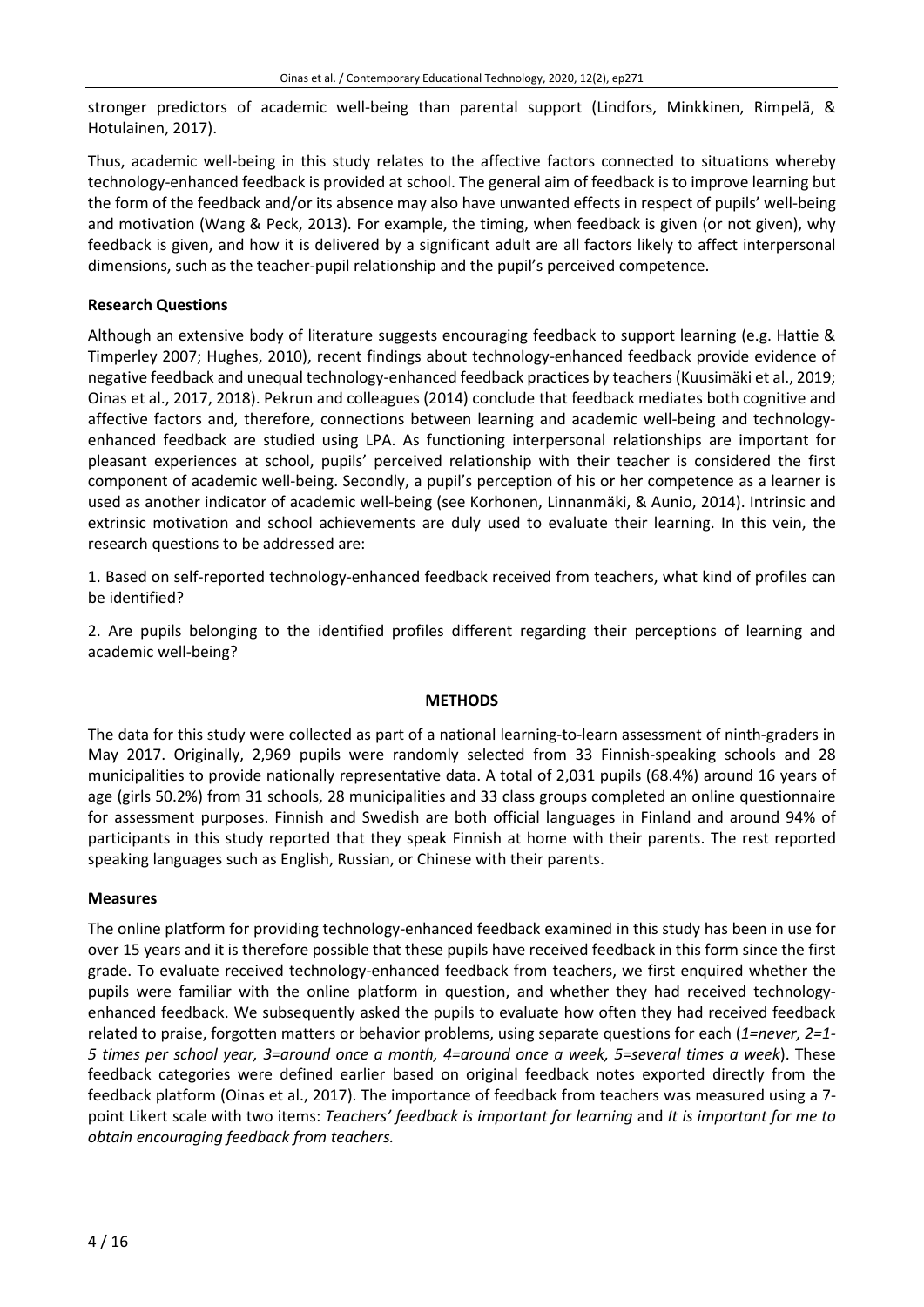|                                                             | <b>Intrinsic</b><br>motivation<br>$\alpha$ .849 | <b>Extrinsic</b><br>motivation<br>$\alpha$ .908 | Competence<br>$\alpha$ .887 | <b>Relationship with</b><br>teachers<br>$\alpha$ .902 |
|-------------------------------------------------------------|-------------------------------------------------|-------------------------------------------------|-----------------------------|-------------------------------------------------------|
| My goal is to obtain information.                           | $\degree$ -.860*                                |                                                 |                             |                                                       |
| Learning new things is important for me in school.          | $^{\circ}$ -.794*                               |                                                 |                             |                                                       |
| My goal is to succeed well in school.                       |                                                 | .871                                            |                             |                                                       |
| It is important to perform well in school.                  |                                                 | .741                                            |                             |                                                       |
| It is important to get good grades.                         |                                                 | .759                                            |                             |                                                       |
| I am competent enough to do well in school.                 |                                                 |                                                 | $^{\backprime}$ -.954       |                                                       |
| I am competent enough to succeed in school.                 |                                                 |                                                 | $\cdot$ -.799               |                                                       |
| I am clever and have abilities as a pupil.                  |                                                 |                                                 | $-637$                      |                                                       |
| I feel that teachers consider and appreciate pupils' ideas. |                                                 |                                                 |                             | .824                                                  |
| I feel that I'm respected by teachers.                      |                                                 |                                                 |                             | .785                                                  |
| I consider teachers to be fair and just.                    |                                                 |                                                 |                             | .839                                                  |
| I feel that teachers accept me the way I am.                |                                                 |                                                 |                             | .774                                                  |
| I usually get along with the teachers very well.            |                                                 |                                                 |                             | .730                                                  |

#### **Table 1.** Factor scores and reliability of the measured items related to learning and well-being

\* Reliability of the scale measuring intrinsic motivation was confirmed with two-item Guttman split-half coefficients.

Connections between technology-enhanced feedback and learning-related motivation (intrinsic and extrinsic), competence and relationship with the teacher were measured with 14 items (see **Table 1**) belonging to the longer questionnaire designed for an ongoing longitudinal study within the learning- tolearn framework of the Centre for Educational Assessment, which is well established in nationally representative educational studies (Hautamäki & Kupiainen, 2014; Niemivirta, 2004). Exploratory factor analysis was used to evaluate the latent structure of the chosen items using the Maximum Likelihood method and Direct Oblimin as a rotation (**Table 1**). The five-factor solution that was chosen explained 79% of the variance  $(x^2(df) = 214.057(61)$ ,  $p = .000$ ). One item measuring motivation cross-loaded weakly for both intrinsic and extrinsic motivation and was therefore excluded.

School achievement was computed using grades for mathematics, mother tongue, history and chemistry obtained directly from school administrators. In Finland, school grades range between 4 and 10, and girls typically have better school achievements than boys. The achievement average in this sample was 8.01.

### **Data Analyses**

Descriptive statistics were observed to begin with to gain overall knowledge about the data (**Table 2**). Maximum likelihood estimation was used to ensure that most differences could be explained at the individual level rather than at the school or class levels. As individual differences explained around 89% of the variance and as a pupil may receive several types of feedback at the same time, we performed latent profile analysis (LPA) with MPlus software to identify different patterns of received feedback. LPA is a method that is used to observe differences at the individual level, rather than observing the variable means. We chose LPA over clustering as a more flexible grouping analysis (Oberski, 2016). The number of profiles was defined by comparing fit indices (Marsh, Lütdke, Trautwein & Morin, 2009; Nylund, Asparouhov & Muthén, 2007; UCLA, 2019; Williams & Kibowski, 2016) such as the Bayesian information criterion (BIC), the Vuong-Lo-Mendell-Rubin likelihood ratio test (VLMR), the Lo-Mendell-Rubin adjusted test (LRT; Lo, Mendell & Rubin, 2001), and the bootstrap likelihood ratio test (BLRT), which was shown to be optimal for assessing the number of latent classes (Finch, 2015). Furthermore, an entropy value and individual posterior probabilities were evaluated to determine the best model fit. The first profile in LPA was fixed to value 1 (Kreuter & Muthén, 2008), in order to identify pupils who reported never receiving technology-enhanced feedback.

The idea of LPA is to reveal homogenous subsets, in this case based on received technology-enhanced feedback, usually different by sizes. To study the differences between technology-enhanced feedback profiles according to learning and well-being, a MANOVA was performed between intrinsic and extrinsic motivation, competence, relationship with teachers, school achievements, importance of feedback and identified profiles. As profiles are likely to be different in terms of numerus, it was assumed that the assumption of equal variance matrixes would probably be violated when conducting further analysis. Thus, the reader must be aware that the reported significant differences found with MANOVA may not be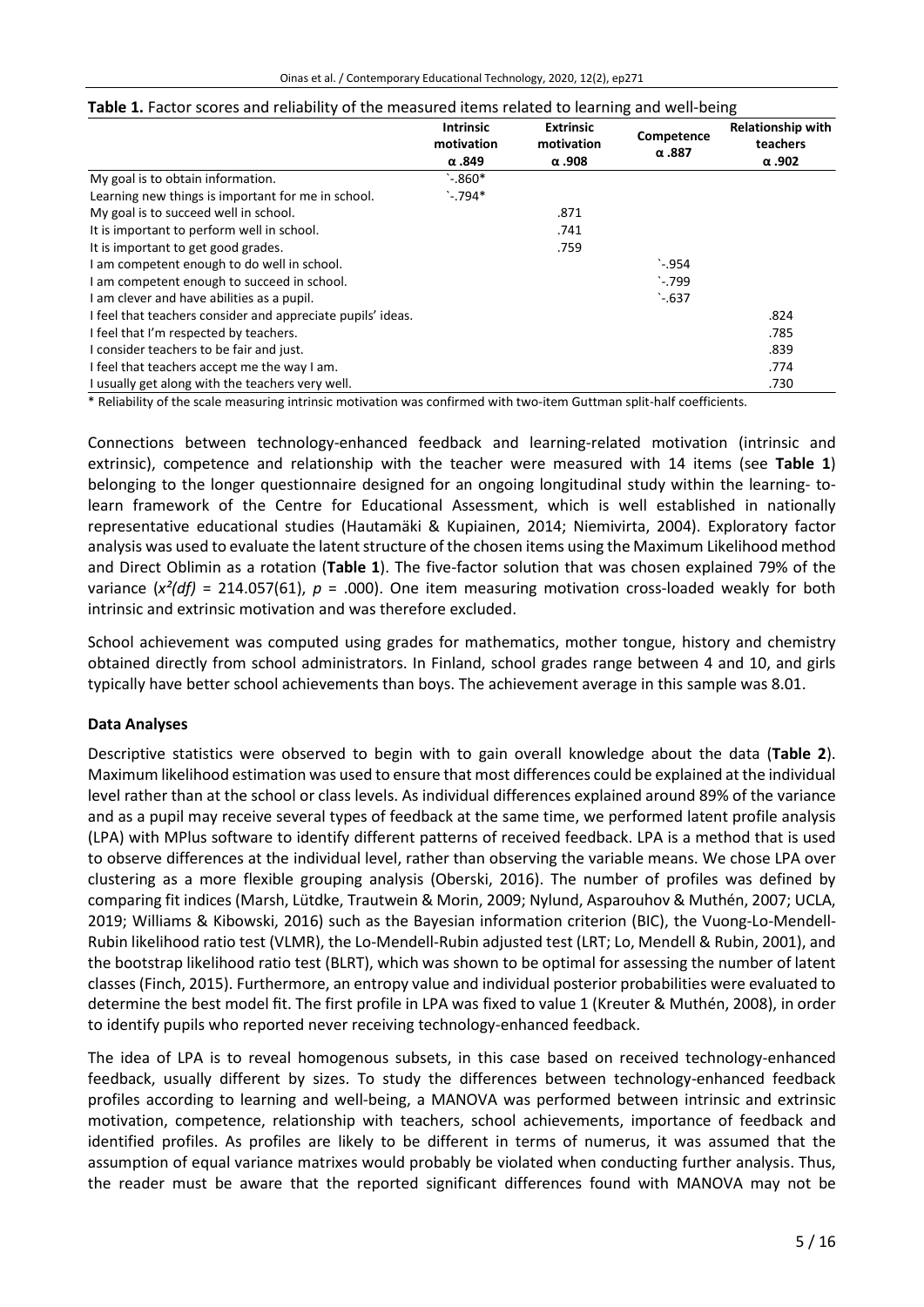|                        | Teacher praise (N=1877) | <b>Forgotten matters (N=1866)</b> | <b>Behavior problems (N=1870)</b> |  |  |  |
|------------------------|-------------------------|-----------------------------------|-----------------------------------|--|--|--|
|                        | M 3.22, SD 1.17         | M 2.34, SD 1.12                   | M 1.78, SD 1.03                   |  |  |  |
| $1$ =never             | 8.5%                    | 23.2%                             | 48.7%                             |  |  |  |
| $2=1-5$ times a year   | 17.2%                   | 34.3%                             | 25%                               |  |  |  |
| 3=around once a month  | 24.6%                   | 19.4%                             | 11.1%                             |  |  |  |
| 4=around once a week   | 29.5%                   | 10.3%                             | 4.4%                              |  |  |  |
| 5=several times a week | 12.5%                   | 4.7%                              | 2.8%                              |  |  |  |
| missing                | 7.6%                    | 8.2%                              | 8%                                |  |  |  |
| Total                  | 100%                    | 100%                              | 100%                              |  |  |  |

| Table 2. Descriptive statistics and distribution of the received technology-enhanced feedback notes |
|-----------------------------------------------------------------------------------------------------|
| Evaluate how often you have received technology-enhanced feedback related to:                       |

completely reliable with the current data. In order to avoid violating the assumption of multivariate normality, which is often a case in behavioral sciences (Bathke et al., 2018), we examined outliers based on the test for Mahalanobis distance. Furthermore, the homogeneity of variance and Box's M test were observed. Wilk's Lambda was used to analyze the main effects of the variables and Tukey was used to detect homogenous subsets based on observed means. The results of post-hoc-tests were compared with Games-Howell-tests. Effect sizes of the group comparisons are interpreted according to Cohen's d: .1 - .49 small effect, .5 - .79 medium effect, and higher than .80 large effect (Lenhard & Lenhard, 2016).

#### **RESULTS**

According to the pupils' self-rated evaluation, a specific online platform was used in 97.4% of schools to provide technology-enhanced feedback, and 95.9% of pupils responded that they had received feedback from teachers via computer or smartphone. However, further analysis revealed that in each school, the majority of pupils reported that the platform is used but, for some reason, there were also pupils who reported the opposite. Descriptive statistics showed a large variation between received feedback according to different content (**Table 2**). There were pupils who received teacher praise several times a week, as well as pupils who reported that they had never received encouraging feedback. Questions related to forgotten matters (such as forgotten homework or books) and behavior problems (inappropriate behavior or language during the lesson for example) revealed a similar situation. On average, almost all students reported receiving technology-enhanced feedback, but the average frequencies indicated that this was a monthly occurrence. Almost half of the pupils reported that they had never received feedback related to behavior problems, resulting in a very low mean value.

There was also variation in the school- and class-level differences. Variance between school and class componentsshowed that between the variables *Teacher praise* (school 15.2%, class 5.2%), *Forgotten matters* (school 2.3%, class 2.9%), *Behavior problems* (school 3.1%, class 5.2%) and *No feedback* (school 6%, class 2.6%) some of the variance was explained.

### **Technology-enhanced Feedback Profiles**

In order to address the first research question, latent profile analysis (LPA) was conducted using variables measuring feedback related to *Teacher praise*, *Forgotten matters* and *Behavior problems*. Modelsfrom a oneclass solution to nine classes were observed to determine the number of profiles best describing the data. Large sample sizes are likely to result in more profiles than smallsamples, and therefore in LPA it isimportant to observe both qualitative and quantitative differences between profiles (Marsh et al., 2009). The fit indices are presented in **Table 3**.

Finch (2015) argues that AIC in particular is likely to propose more profiles than actually exist, and hence BIC was trusted to observe the best solution. The value forthe criterion improved until the seven-profile solution and then began to worsen, indicating that the seven-profile solution best represented the data. VLMR and LMR tests comparing the model with K profiles to a model with K-1 profiles (Tofighi & Enders, 2007; UCLA, 2019) did not yield a significant result, but supported the seven-profile solution, and the bootstrap test (*p*=.000) confirmed the result.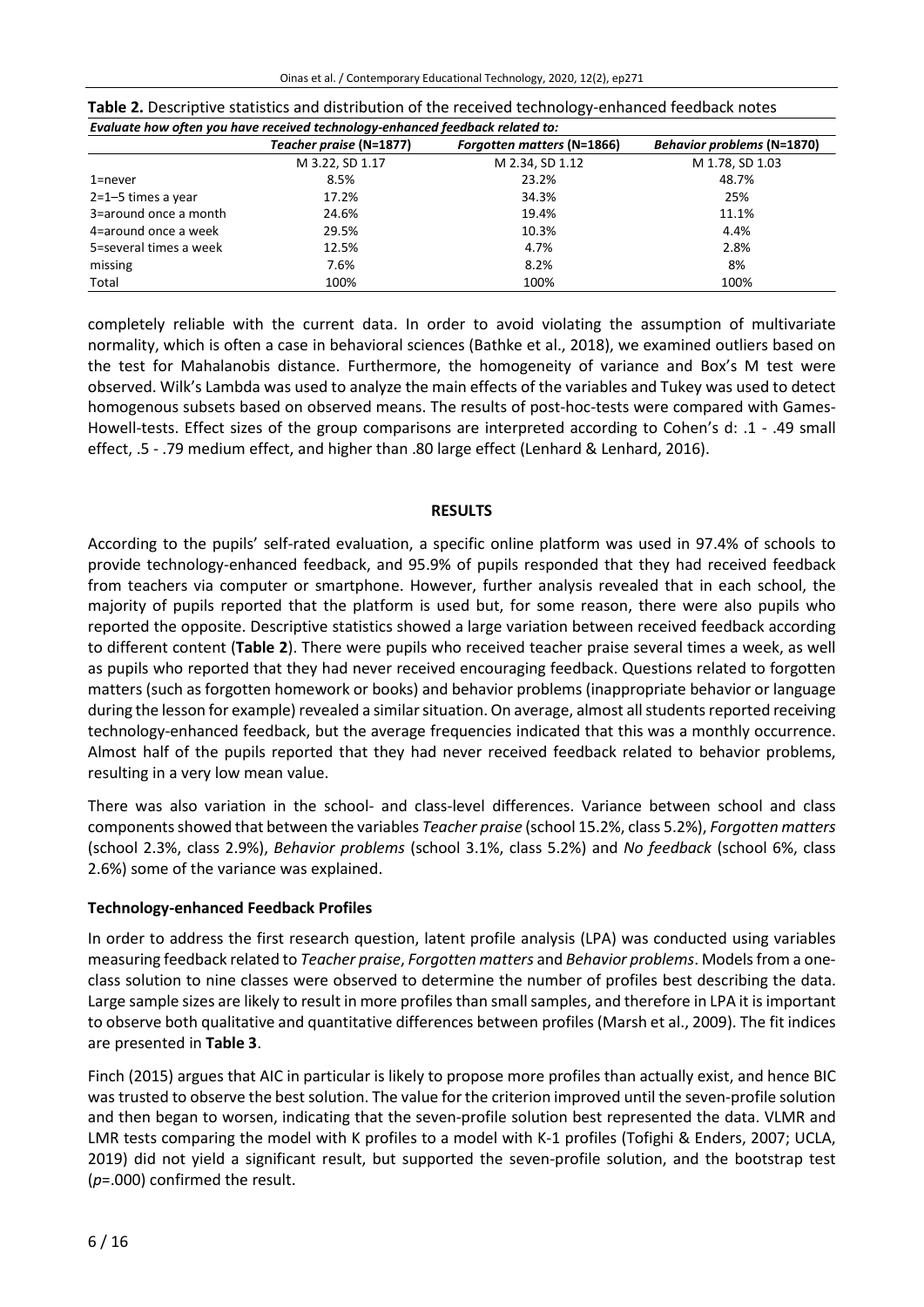Oinas et al. / Contemporary Educational Technology, 2020, 12(2), ep271

| <b>Table 3. Fit indices for LPA</b> |            |         |             |                                                       |  |
|-------------------------------------|------------|---------|-------------|-------------------------------------------------------|--|
| <b>Number of profiles</b>           | <b>BIC</b> | Entropy | <b>VLMR</b> | <b>Posterior probabilities</b>                        |  |
|                                     | 16255.038  | 1.000   |             | .000, 1.000                                           |  |
| 3                                   | 15668.659  | .948    | .915        | .000, .996, .940                                      |  |
| 4                                   | 15272.023  | .911    | .284        | .658, .985, .994., 957                                |  |
|                                     | 13030.271  | .941    | .348        | .670, 1.000, .956, .993, .1.000                       |  |
| 6                                   | 12992.223  | .927    | .265        | .686, 1.000, 1.000, .774, .936, .991                  |  |
| $7*$                                | 12933.200  | .902    | .229        | .728, .925, .1.000, .884, .937, .930, .990            |  |
| 8                                   | 12935.064  | .893    | .999        | .788, .968, .919, .993, .913, .931, 683, .916         |  |
| 9                                   | 12987.953  | .899    | .999        | .739, .906, 1.000, .686, .000, .926, .896, .996, .896 |  |

\* Seven profiles were identified as being most representative of the data.



**Figure 1.** Technology-enhanced feedback profiles. Boys were over-represented in each profile, except for the largest profile for pupils receiving mainly teacher praise (yellow broken line)

### **Associations between Identified Profiles and Dependent Variables**

The aim of RQ2 was to evaluate whether there were differences in average mean values between identified profiles and variables measuring learning and well-being. The MANOVA with the identified profiles as independent variables and intrinsic and extrinsic motivation, competence, relationship with teachers, school achievements and importance of feedback as dependent variables indicated a significant multivariate effect, with Wilks' Lambda yielding .735, *F*(36)=15.589, *p*<.001, *p*<sup>2</sup>=.05. Statistically significant differences were found concerning intrinsic motivation ( $F(6)$ = 32.832,  $p$ <.001,  $n^2$ =.10), extrinsic motivation ( $F(6)$ =50.107, *p*<.001, *ꞃ²*=.10), competence (*F*(6)=26.019, *p*<.001, *ꞃ²*=.08), relationship with teachers (*F*(6)=45.229, *p*<.001,  $p^2 = .13$ ), school achievements (*F*(6)=52.010, *p*<.001,  $p^2 = .09$ ), and importance of feedback (*F*(6)=28.105, *p*<.001, *ꞃ²*=.15) between the groups shown in **Figure 2**. Descriptive statistics and homogenous subsets are displayed in **Table 4**.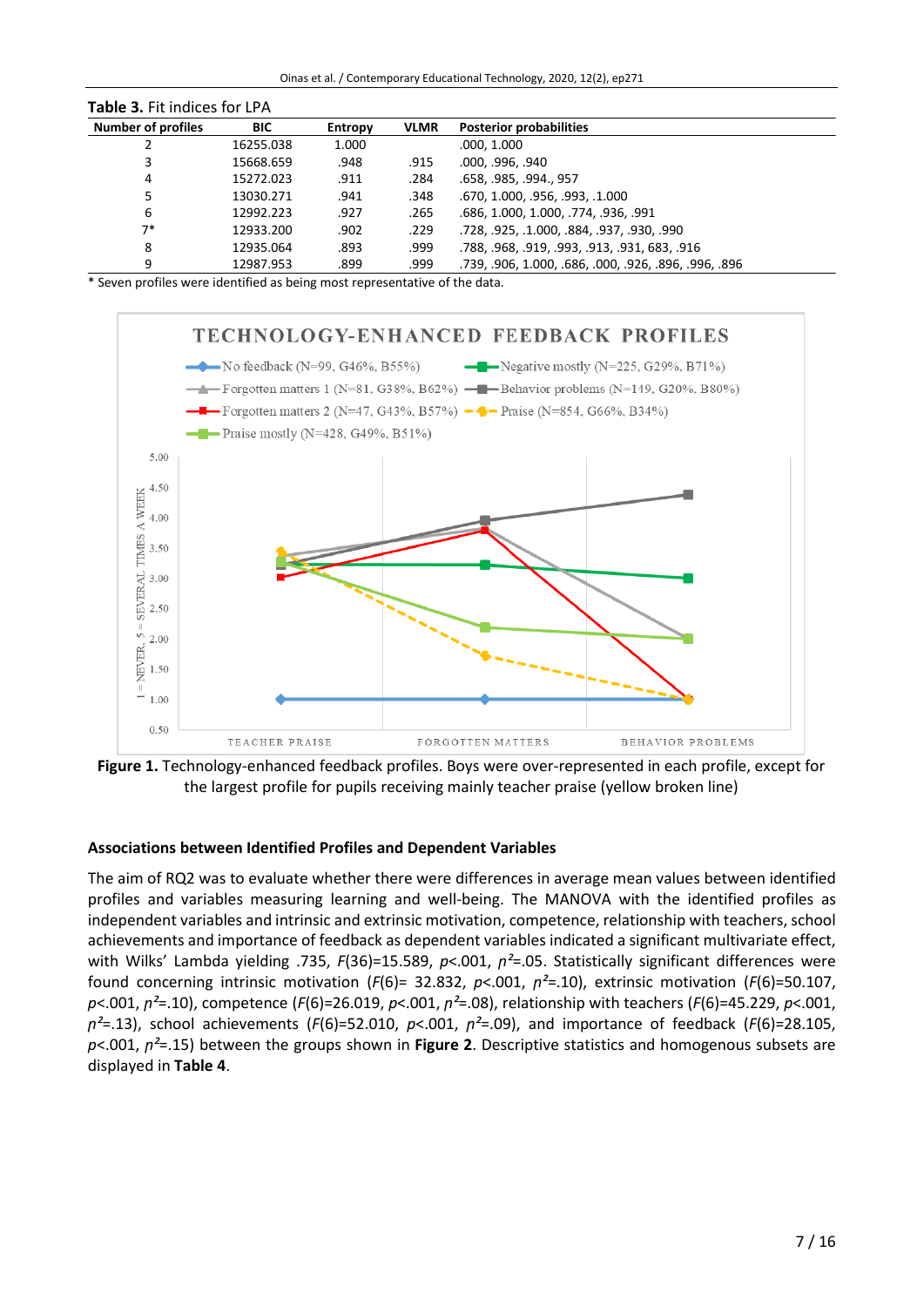

**Figure 2.** Connections between technology-enhanced feedback profiles and scales measuring learning and well-being of pupils

Although the mean values of profiles according to the scales were quite close to each other, standard deviations showed that there were large individual variances in each latent construct (see **Table 4**). In addition, the analysis revealed a consistent association between technology-enhanced feedback, learning and academic well-being; the more pupils were praised, the higher they rated their motivation, competence and relationship with teachers, particularly when compared with pupils who did not receive feedback (**Figure 2**). It is also worth noting that the standard deviations for profiles receiving mainly praise were smaller than for those receiving no feedback. This means that in profiles receiving no feedback or a lot of negative feedback, there were pupils who rated their values as relatively low. A divergence in profiles receiving mainly praise compared to profiles receiving more negative feedback or no feedback was also seen based on homogeneous subsets, as praised profiles differed statistically from others (see **Table 4**). While the most systematic and statistically significant differences existed between profiles receiving *Praise* and *No feedback* we calculated effect sizes of these pairwise comparisons. These showed that there were large effect in terms of intrinsic (d=1.059) and extrinsic motivation (d=1.201), relationship with teacher (d=1.132) and importance of feedback (d=1.069). Moreover, there were medium effects in perceived competence (d=.707) and school achievements (d=.502), and they all favored Praise group over the No feedback group, respectively. The identified profiles are described and named below according to the content of the received feedback.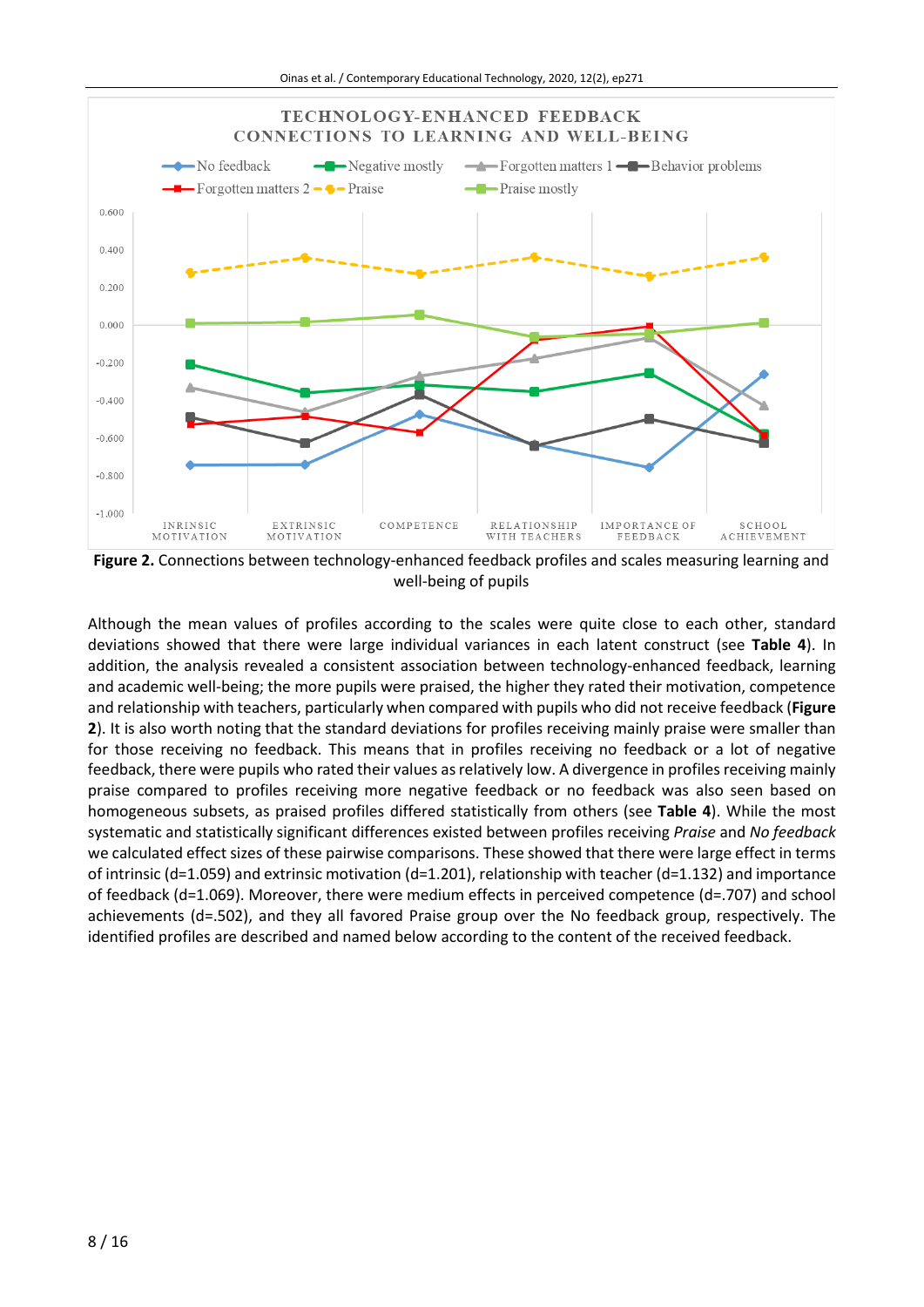| <b>Intrinsic motivation</b><br>(SD) | <b>Extrinsic</b><br>motivation (SD) | Competence<br>(SD) | Relationship<br>with teachers<br>(SD) | Importance of<br>feedback (SD) | School<br>achievement<br>(SD) |
|-------------------------------------|-------------------------------------|--------------------|---------------------------------------|--------------------------------|-------------------------------|
| $5.21(1.14)$ a                      | 5.69(1.14) a                        | 5.72(1.11)a        | 5.37 (.99) a                          | 5.19(1.30)                     | 8.41(1.30)                    |
| 4.87 (1.09) a,b                     | 5.22 $(1.20)$ a,b                   | 5.44(1.18) a.b     | 4.84 (1.20) b                         | 4.76(1.35)                     | 4.76(1.35)                    |
| $4.60(1.09)$ b,c                    | 4.74 (1.06) b,c                     | 4.97 (1.12) c      | $4.45(1.15)$ b,c                      | 4.49(1.23)                     | 7.37(1.23)                    |
| $4.49(1.13)$ b,c                    | 4.64 (1.27) c,d                     | 5.07 (1.27) b,c    | $4.72(1.16)$ b                        | 4.75(1.38)                     | 7.53(1.38)                    |
| 4.24 (1.28) c,d                     | 4.36 (1.44) c,d                     | 4.91 (1.24) c      | 4.12(1.40)c                           | 4.22(1.54)                     | 7.27(1.54)                    |
| 4.22 (1.37) c,d                     | 4.57 (1.34) c,d                     | $4.66(1.43)$ c     | 4.85 (1.30) b                         | 4.73(1.55)                     | 7.27(1.55)                    |
| $3.90(1.88)$ d                      | $4.18(2.01)$ d                      | 4.78 (1.82) c      | 4.14(1.71)c                           | 3.68(2.16)                     | 7.70(2.16)                    |
|                                     |                                     |                    |                                       |                                |                               |

**Table 4.** Means and standard deviations between technology-enhanced feedback profiles and scales measuring learning and well-being of pupils

Note 1: The scale for school achievement varies between 4 and 10 in Finland. Other scales are measured with a 7-point Likert scale. Note 2: Homogeneous subsets are represented by letters a–d.

Note 3: Based on the test for multivariate normality (Bathke et al., 2018) we first excluded 29 participants as outliers, although, they represented an important information of pupils belonging mainly in profile of no feedback. As there were no significant differences with the results of the whole data compared to findings with shortened data, we decided to use data without exclusion.

# *Pupils praised by teachers*

Based on pupils' self-reported technology-enhanced feedback received from their teacher, as many as 80% of girls, and 55% of boys belonged to profiles characterized by receiving teacher praise approximately more than once a month, and feedback related to forgotten matters or behavior problems only 1-5 times a year. As these pupils reported receiving mainly positive feedback, these profiles were termed *Praise* and *Praise mostly*. Results indicate that the more pupils received encouraging feedback, teacher praise, the higher they rated their motivation, competence, relationship with teachers and the importance of feedback. The school achievements of praised pupils were also higher compared to pupils in other profiles.

# *Pupils with feedback concerning forgotten matters*

Next, we identified profiles in which 5% of girls and 9% of boys (*Forgotten matters 1* & *2*) received feedback about forgotten matters approximately once a week, but also teacher praise every now and then. Compared to *Forgotten matters 2*, the pupils in the profile *Forgotten matters 1* also received some feedback related to behavior problems. Pupils in these profiles rated their motivation and competence as relatively low, but their relationship with teachers and the importance of feedback as relatively high. On average, the achievements of these pupils were among the lowest in the sample.

### *Pupils with mostly negative feedback*

Around 10% of girls and 30% of boys belonged to profiles termed *Negative mostly* and *Behavior problems*, as they received a lot of negative feedback and feedback about their behavior several times a week. Despite the negative feedback, these pupils also reported receiving praise, perhaps as a result of teachers attempting to compensate for negative remarks. Pupils rated scales measuring learning and well-being relatively low, and the achievements of these pupils were correspondingly among the lowest.

### *Pupils with no feedback*

There was also a profile for pupils (girls 5%, boys 6%) who reported that they had never received any technology-enhanced feedback. It is understandable that pupils receiving no feedback rated the importance of feedback lowest. Furthermore, although assumptions of causality cannot be shown, it seems that, paradoxically, pupils who did not receive technology-enhanced feedback suffered from the feedback practices the most, as they rated their motivation and relationship with teachers lowest. Standard deviation of the means of the scales was large in this profile, revealing that there were pupils whose learning and academic well-being needed attention.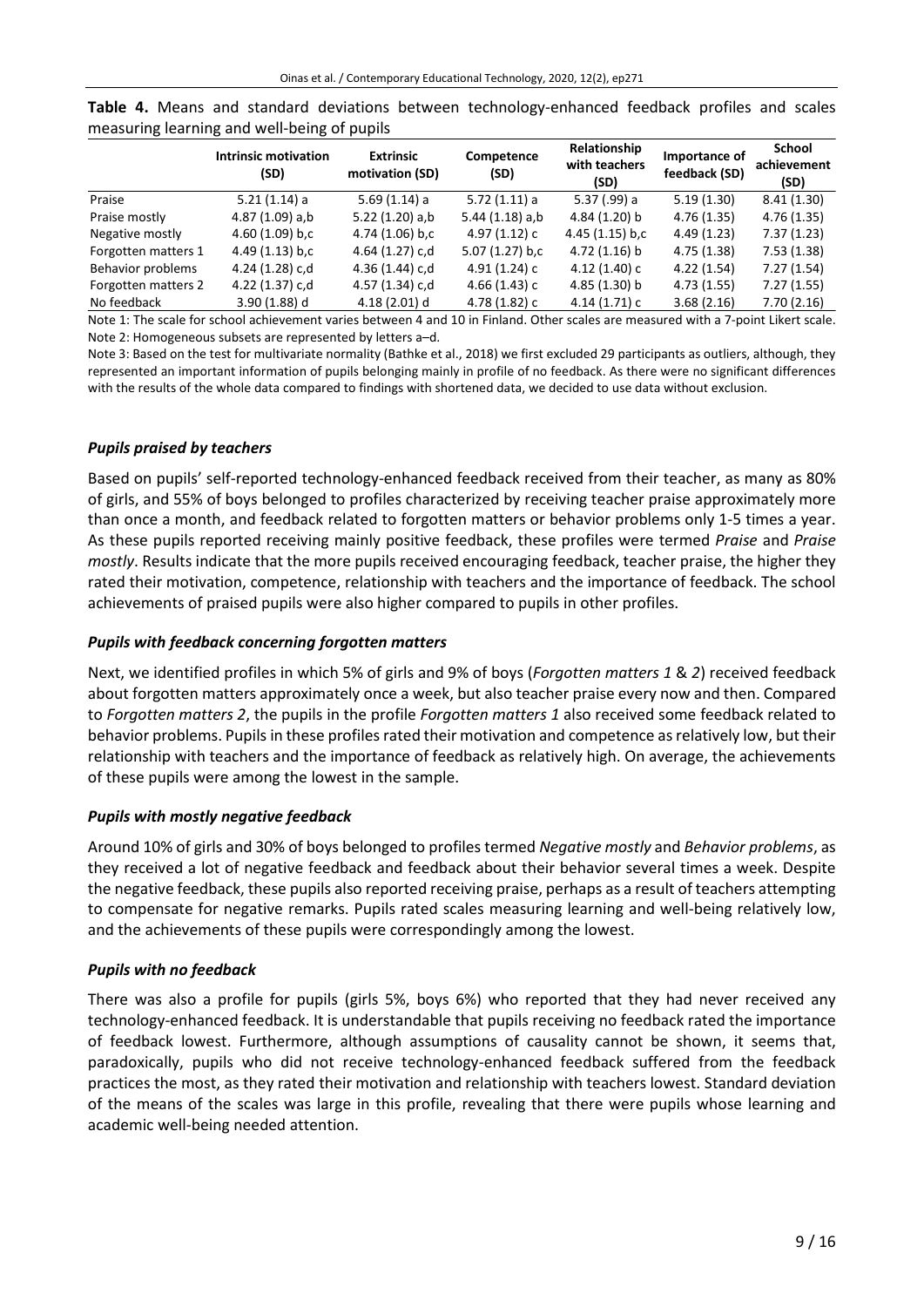#### **DISCUSSION**

School is first and foremost a place for learning skills and acquiring knowledge for the future. Besides learning, school also influences pupils' quality of life (Pekrun, 2009; Ryan & Stiller, 1991) by providing valuable experiences and relationships between peers and adults. Similarly, while the purpose of feedback in the first instance is to provide information to support learning (Hattie & Timperley, 2007), it also impacts teacherpupil interaction (Harter, 2012) and self-perceptions (Pekrun, 2009) for example. Currently, technologyenhanced feedback is provided by clicking predefined options via numerous, commercial online applications and, therefore, it is important to evaluate the influence of this feedback on learning and the academic wellbeing of pupils. This was carried out by analyzing a nationally representative sample of 2,031 16-year-old pupils in Finnish basic education. Latent profile analysis was conducted to begin with in order to identify individual patterns of received technology-enhanced feedback, followed by MANOVA to observe differences between identified profiles and scales indicating learning and academic well-being.

Although the majority of pupils reported receiving technology-enhanced feedback, there were also pupils who did not receive any feedback; teacher praise, feedback about behavior problems or forgotten matters such as books or homework. A total of seven profiles were identified in terms of technology-enhanced feedback, and connections between these profiles and motivation, school achievement, competence and relationship with teachers were found. According to the data, pupils receiving mainly encouraging feedback reported the highest values indicating feedback as being beneficial for them. Paradoxically, pupils who did not receive technology-enhanced feedback at all, showed to have the lowest values in the same measures regardless their relatively high school achievements. The current results provide valuable evidence that differences do exist among the learning and academic well-being indicators for pupils who received technology-enhanced feedback with different patterns.

#### **Technology-enhanced Feedback Connections to Learning and Academic Well-being**

Process targeted encouraging (Hattie & Timperley, 2007) and anticipated feedback (Pekrun et al., 2014) enhance performance. The results from this study support both of these assumptions, indicating that technology-enhanced teacher praise is beneficial to learning, as pupils who received a lot of praise reported the highest values in all measured scales. Furthermore, the pupils who received both positive and negative feedback rated their motivation higher than those who did not get any feedback. Although intrinsic motivation is shown to shift to extrinsic motivation during the school years (Harter, 2012), these data reveal that most pupils had maintained theirintrinsic motivation. These pupils belonged to the profilesthatreceived mostly praise. It could be the case that feedback from the teacher increases meaningfulness, which in turn facilitates circumstances whereby the usual diminishing of interest does not exist (Renninger & Hidi, 2011). Pupils who are not intrinsically motivated may be willing to learn out of respect for significant others and for those to whom they perceive they are related (Ryan & Deci, 2000a), and therefore the relationship with the teacher is essential for learning.

Observing the self-rated values of this sample showed that most pupils perceived their relationship with school, teachers and learning quite positively. Still, standard deviations of the scales revealed pupils whose lower motivation and experiences are a cause for concern, as according to Ryan and Deci (2000a), all psychological needs, such as competence and functioning interpersonal relationships, have to be satisfied to foster well-being. Despite the lack of causality between the received feedback and pupils' perceptions, it is notable that perceived intrinsic motivation and the relationship with teachers were weakest for pupils receiving negative feedback or no feedback at all when considering the effect sizes. Therefore, this study supports the earlier findings that not all pupils perceive themselves as being treated similarly at school (Linnakylä & Malin, 2008), and school plays an important role in building academic well-being (Lindfors et al., 2017).

Feedback from significant adults shapes the self-concept of growing children and adolescents, while discordant feedback arouses confusion (Harter, 2012; Harter et al., 1998). Receiving dozens of negative feedback notes during the school years, when a child is at the most vulnerable age for creating a healthy selfconcept (Harter, 2012), may result in a situation in which adolescents start to ignore feedback, with adults at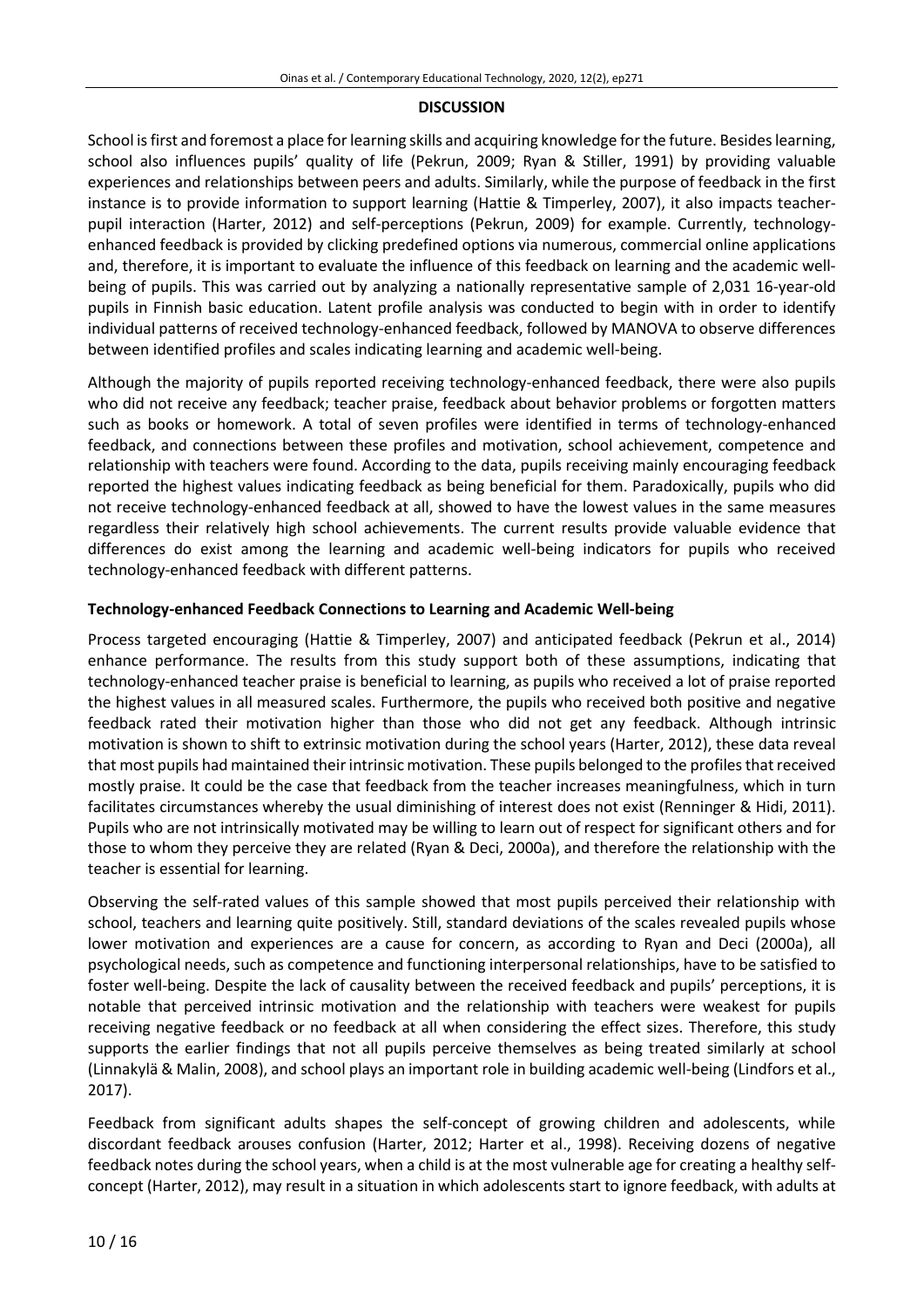school becoming insignificant and school unimportant. Hagger and colleagues (2015) noticed that positive feedback was valuable for those who were sensitive to social norms, but also for pupils who were more independent. The findings by Hagger and colleagues indicate the importance of encouraging feedback practices for all pupils equally. If supportive conditions are crucial even for intrinsically-motivated and welladjusted pupils (Ryan & Deci, 2000b), then how about pupils with low motivation? According to the current results, less motivated pupils received less encouraging feedback, indicating that they are likely to suffer unsupportive conditions. Ryan and colleagues (1994) were particularly worried about a small group of boys being isolated from adults both at school and at home. Current results partly supported this finding by showing that there were more boys than girls who received negative attention as a form of technologyenhanced feedback. It should be studied whether technology-enhanced feedback is perceived as social acceptance from a teacher or is even comparable to "likes" in social media in the minds of pupils (Heimo et al., 2015; Rosenthal-von der Pütten, 2019).

It is evident that several matters affect the kind of feedback a pupil receives; it may be that a pupil is strongly motivated and thus praised by teachers, or experiences challenges at school resulting in feedback about forgotten matters or behavior problems. According to Ryan and colleagues (1994), affluent pupils with supportive parents trust teachers and are well-adjusted at school, and hence receive positive attention from teachers, which increases their relationships with other adults and hence their motivation even further. Similarly, Schenke and colleagues (2018) hypothesize that positive teacher-student interaction is bidirectional. In this study, the weak relationship with teachers experienced by those who did not receive any feedback at all may indicate that these pupils perceive themselves as being overlooked by teachers.

# **Limitations**

Originally, the questionnaire used in this study had been created to measure learning to learn (Hautamäki & Kupiainen, 2014), and was therefore not ideal for studying the connection between technology-enhanced feedback and learning and the academic well-being of pupils. As assessing learning to learn is difficult and time-consuming for pupils, we added only five questions based on earlier findings about technologyenhanced feedback. Hence, this study is only the first step in revealing phenomena worth considering for further research. For example, qualitative interviews about technology-enhanced feedback could shed considerable light on this phenomenon.

Seven profiles of received technology-enhanced feedback were identified in this study. It should be kept in mind that the number of profiles discovered depends on the data at hand (Marsh et al., 2009), and therefore, the results may vary with different data. Although the number of profiles varies, it seems that differently distributed profiles can be detected, indicating that pupils receive technology-enhanced feedback unequally and, more importantly, that technology-enhanced feedback is associated with the learning and academic well-being of pupils. Thus, the current results support the earlier findings (Oinas et al.*,* 2018). Data were collected by asking pupils to self-rate the technology-enhanced feedback they had received, and therefore it should be borne in mind that the reported amount and quality of feedback may not be completely accurate.

# **Conclusions**

The data collection for this study was completed during the final month of the participants' nine-year compulsory education. It is possible that the pupils in this sample had received technology-enhanced feedback throughout their years at school, as this application has been in use for over 15 years in Finland. Teachers' feedback practices in relation to this platform have been the subject of widespread public discussion during these years (Heimo et al., 2015), and hence pupils are familiar with the fact that some of their peers receive a great deal of teacher attention via technology-enhanced feedback. In light of these results, it seems that technology-enhanced feedback is the most harmful for those pupils who did not receive any at all. In particular, motivation and the relationship with teachers were weak for those pupils who did not receive technology-enhanced feedback, although their school achievements were high. We should ask therefore whether these pupils feel ignored by their teachers. Nevertheless, this study also indicates teachers' efforts to provide encouraging feedback for most pupils, even those displaying problematic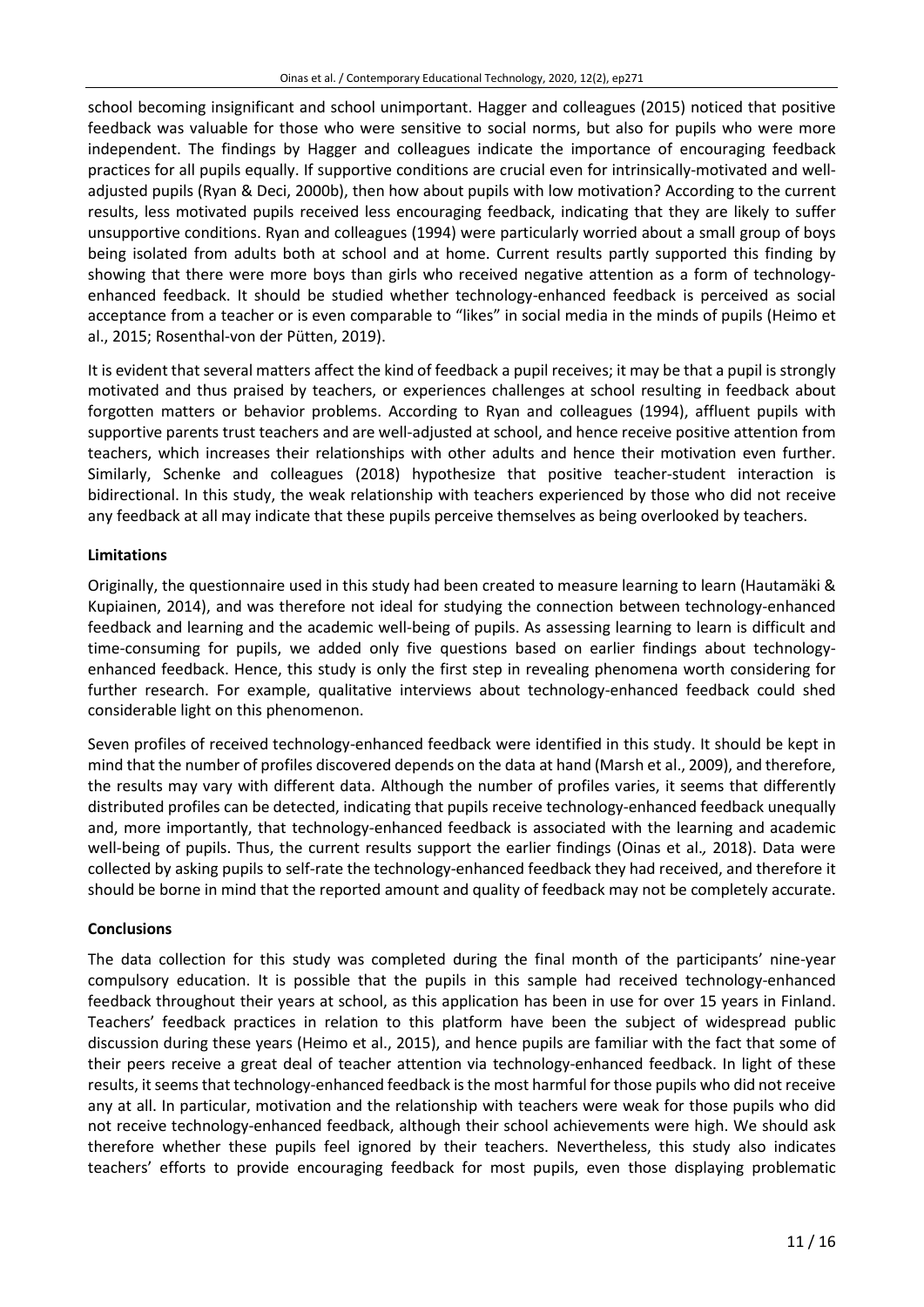behavior. It was not surprising that praise cumulated to pupils who reported highest values in motivation, perceived competence and relationship with teachers. These resultsindicate that perhaps pupils who already are motivated to show their best in school receive teacher praise, although others may benefit teacher attention also. As this study cannot provide causal evidence, it should be studied whether learning and academic well-being of pupils can be supported by providing equally encouraging technology-enhanced feedback.

The results of this study are important for two reasons. First, they show that theoretical knowledge about effective feedback is not fully utilized in relation to current technology-enhanced practices. Therefore, in order to avoid any harmful effects of technology-enhanced feedback, pedagogically appropriate applications should be created and clear guidance should be provided about their use. Secondly, this study shows that observing technology-enhanced feedback critically is relevant if we put a high value on the overall well-being of pupils as a starting point for learning.

#### **ACKNOWLEDGEMENTS**

This study was funded by the University of Helsinki, Finland.

#### **REFERENCES**

- Bathke, A.C., Friedrich, S., Pauly, M., Konietschke, F., Staffen, W., Strobl, N., & Höller, Y. (2018). Testing mean differences among groups: multivariate and repeated measures analysis with minimal assumptions. *Multivariate Behavioral Research, 53*(3), 348-359. <https://doi.org/10.1080/00273171.2018.1446320>
- Bergman, P., & Chan, E.W. (2017). Leveraging parents: The impact of high-frequency information on student achievement. *AERA conference-paper*, 1-59. Retrieved from [http://www.columbia.edu/~psb2101/](http://www.columbia.edu/~psb2101/ParentRCT.pdf) [ParentRCT.pdf](http://www.columbia.edu/~psb2101/ParentRCT.pdf)
- Cochran, K. F., Reinsvold, L. A., & Hess, C. A. (2017). Giving students the power to engage with learning. *Research in Science Education, 47,* 1379-1401.
- Corno, L. (2009). Work habits and self-regulated learning: Helping students to find "will" from a "why". In D. H. Shunck & B. J. Zimmerman (Eds.) *Motivation and self-regulated learning, theory, research and applications* (pp. 197-222). Routledge.
- Cutumisu, M., Chin, D. B., & Schwartz, D. L. (2019). A digital game-based assessment of middle-school and college students' choices to seek critical feedback and to revise. *British Journal of Educational Technology*, *50*(6), 2977-3003. <https://doi.org/10.1111/bjet.12796>
- Cutumisu, M. (2019). The association between feedback-seeking and performance is moderated by growth mindset in digital assessment game. *Computers in Human Behavior, 93*, 267-278.
- Deci, E. L., & Ryan, R. M. (1985). *Intrinsic motivation and self-determination in human behavior.* Plenum.
- Doss, C., Fahle, E., Loeb, S., & York, B. (2017). *Supporting parenting through differentiated and personalized text-messaging: testing effects on learning during kindergarten*. Working Paper No.16-18. Retrieved from <http://cepa.stanford.edu/wp16-18>
- Elliot, A. J., & Dweck, C. S. (2005). Competence and motivation: Competence as the core of achievement motivation. In A. J. Elliot & C. S. Dweck (Eds.), *Handbook of competence and motivation* (pp. 3-12). New York, NY: Guilford.
- ElShaer, A., Casanova, D., Freestone, N. S., & Calabrese, G. (2019). Students' perceptions of the value of electronic feedback - does disciplinary background really matter? *British Journal of Educational Technology*, 1-17. <https://doi.org/10.1111/bjet.12881>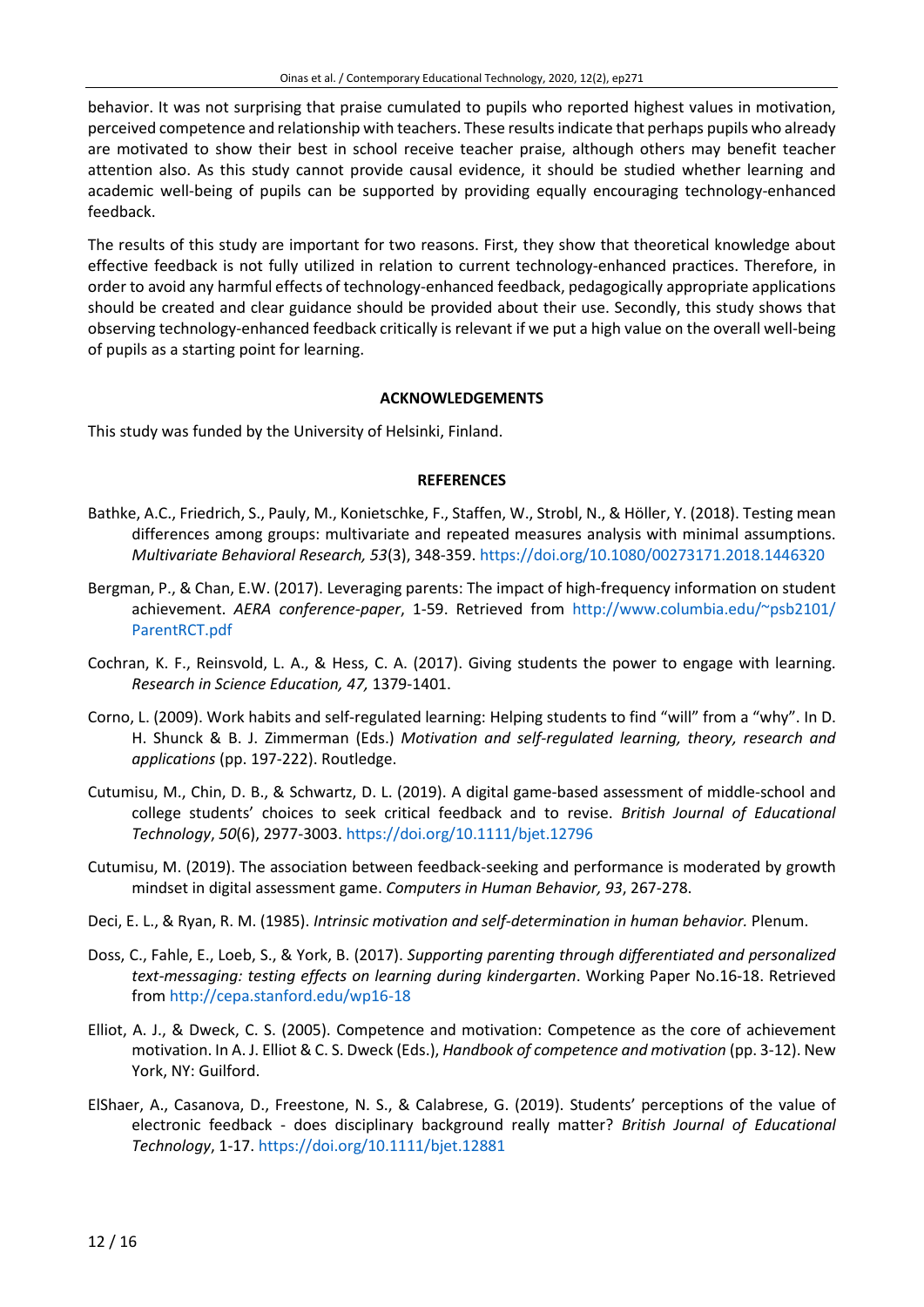- Finch, H. (2015). A comparison of statistics for assessing model invariance in latent class analysis. *Open Journal of Statistic, 5, 191-210.* <https://doi.org/10.4236/ojs.2015.53022>
- Finch, H. (2015). A comparison of statistics for assessing model invariance in latent class analysis. *Open Journal of Statistics, 5*(3), 1-19. <https://doi.org/10.4236/ojs.2015.53022>
- Gambari, I. A., Gbodi, B. E., Olakanmi, E. U., & Abalaka, E. N. (2016). Promoting intrinsic and extrinsic motivation among chemistry students using computer-assisted instruction. *Contemporary Educational Technology, 7*(1), 25-46.
- Gasser, L., Grütter, J., Buholzer, A., & Wettstein, A. (2018). Emotionally supportive classroom interactions and students' perceptions of their teachers as caring and just. *Learning & Instruction, 54,* 82-92.
- Griffin, N. L. (2018). *Using assessment feedback for motivation among early adolescents: a grounded theory study.* Liberty University.
- Hagger, M. S., Koch, S., & Chatzisarantis, N. J. D. (2015). The effect of causality orientations and positive competence-enhancing feedback on intrinsic motivation: a test of additive and interactive effects. *Personality and individual differences, 72,* 107-111.
- Harter, S. (2012). *The construction of the self, developmental and sociocultural foundations. Second edition*. Guildford Press.
- Harter, S., Waters, P., & Whitesell, N.R. (1998). Relational self-worth: differences in perceived worth as a person across interpersonal context among adolescents. *Child Development, 69*(3), 756-766*.* [https://doi.org/009-3920/98/6903-0019\\$01.00](https://doi.org/009-3920/98/6903-0019$01.00)
- Hattie, J., & Timperley, H. (2007). The Power of Feedback. *Review of Educational Research, 77*, 81. <https://doi.org/10.3102/003465430298487>
- Hautamäki, J., & Kupiainen, S. (2014). Learning to learn in Finland, theory and policy, research and practice. In R.D. Crick, C. Stringher & K. Ren (Eds.) *Learning to learn, international perspectives from theory and practice* (pp. 179-205)*.* Routledge.
- Heimo, O. I., Rantanen, M. M., & Kimppa, K. K. (2015). Wilma ruined my life: how an educational system became the criminal record for the adolescents. *SIGCAS Computers & Society, 45*(3), 138-146.
- Hoffman, J. (2008). *I know what you did last math class*. The New York Times. May 4, 2008. Retrieved from <https://www.nytimes.com/2008/05/04/fashion/04edline.html>
- Hughes, G. B. (2010). Formative assessment practices that maximize learning for students at risk. In H. L. Andrack & G. J. Cizek (Eds.) *Handbook of formative assessment* (pp. 212-232). Routledge.
- Jeno, L. M., Grytnes, J.-A., & Vandvik, V. (2017). The effect of a mobile-application tool on biology students' motivation and achievement in species identification: a self-determination theory perspective. *Computers & Education, 107,* 1-12. <https://doi.org/10.1016/j.compedu.2016.12.011>
- Kluger, A. N., & DeNisi, A. (1996). The effects of feedback interventions on performance: a historical review, a meta-analysis, and a preliminary feedback intervention theory. *Psychological Bulletin, 119*(2), 254- 284.
- Korhonen, J., Linnanmäki, K., & Aunio, P. (2014). Learning difficulties, academic well-being and educational dropout: a person-centred approach. *Learning and Individual Differences, 31,* 1-10. <https://doi.org/10.1016/j.lindif.2013.12.011>
- Kreuter, F., & Muthén, B.O.L (2008). Longitudinal modeling of population heterogeneity: Methodological challenges to the analysis of empirically derived criminal trajectory profiles. In G. R. Hancock, & K. M. Samuelsen (Eds.) *Advances in latent variable mixture models* (pp. 53-75*).* Information Age Publishing, Inc.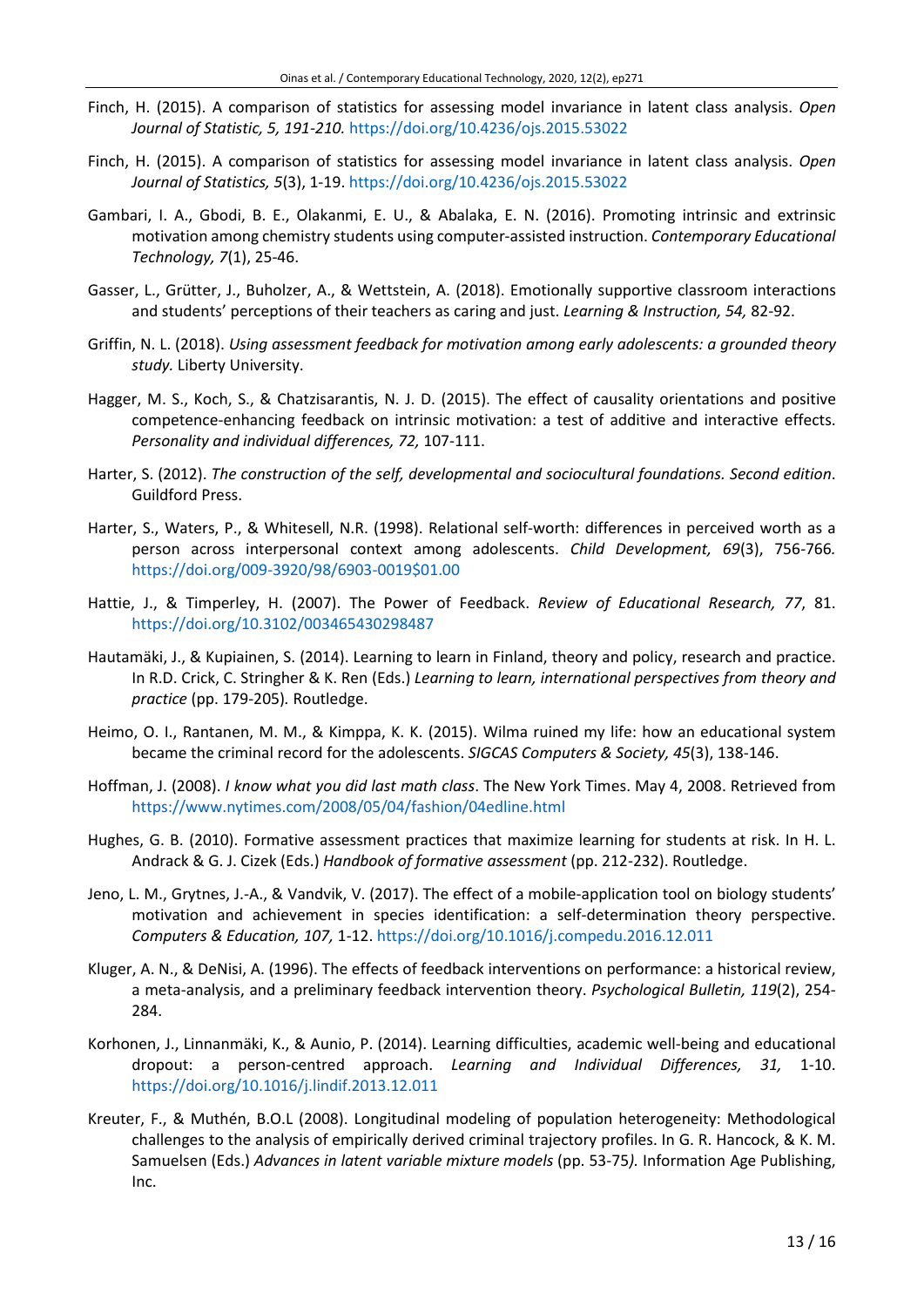- Kuusimäki, A.-M., Uusitalo-Malmivaara, L., & Tirri, K. (2019). Parents' and teachers' views on digital communication in Finland. *Education Research International,* 1-7. <https://doi.org/10.1155/2019/8236786>
- Leary, M. R., & Terry, M. L. (2012). Interpersonal aspects of receiving evaluative feedback. In R. Sutton, M. J. Hornsey, & K. M. Douglas (Eds.) *Feedback* (pp. 15-28). Peter Lang Publishing.
- Lenhard, W., & Lenhard, A. (2016). Computation of Effect Sizes. *Psychometrica*. <https://doi.org/10.13140/RG.2.2.17823.92329>
- Lindfors, P., Minkkinen, J., Rimpelä, A., & Hotulainen, R. (2017). Family and school social capital, school burnout and academic achievement: a multilevel longitudinal analysis among Finnish pupils. *International Journal of Adolescence and Youth, 23*(3), 368-381. <https://doi.org/10.1080/02673843.2017.1389758>
- Linnakylä, P., & Malin, A. (2008). Finnish students' school engagement profiles in the light of PISA 2003. *Scandinavian Journal of Educational Research, 52*(6), 583-602.
- Marsh, H. W., Lütdke, O., Trautwein, U., & Morin, A. J. S. (2009). Classical latent profile analysis of academic self-concept dimensions: synergy of person- and variable-centered approaches in theoretical models of self-concept. *Structural Equation Modelling: A Multidisciplinary Journal, 16*, 191-225. <https://doi.org/10.1808/10705510902751010>
- McKenna, K., Pouska, B., Moraes, M. C., & Folkestad, J. E. (2019). Visual-form learning analytics: a tool for critical reflection and feedback. *Contemporary Educational Technology, 10*(3), 214-228. <https://doi.org/10.30935/cet.589989>
- Niemivirta, M. (2004). *Habits of mind and academic endeavours: The correlates and consequences of achievement goal orientations.* University of Helsinki, Department of Education, Research Report 196. Helsinki University Press.
- Nylund, K. L., Asparouhov, T., & Muthén, B. O. (2007). Deciding on the number of classes in latent class analysis and growth mixture modeling: a monte carlo simulation study. *A structural Equation Modeling 14*(4), 535-569. <https://doi.org/10.1080/10705510701575396>
- Oberski, D. (2016). Mixture models: latent profile and latent class analysis. In J. Robertson & M. Kaptein (Eds.) *Modern Statistical Methods for HCI* (275-287). Springer.
- Oinas, S., Vainikainen, M.-P. & Hotulainen, R. (2017). Technology-enhanced feedback for pupils and parents in Finnish basic education. *Computers & Education, 108, 59-70.*  <https://doi.org/10.1016/J.compedu.2017.01.012>
- Oinas, S., Vainikainen, M.-P., & Hotulainen, R. (2018). Is technology-enhanced feedback encouraging for all? A person-centred approach. *Learning & Instruction, 58, 12-21.*  <https://doi.org/10.1016/j.learninstruc.2018.05.002>
- Pekrun, R. (2009). Emotions at school. In K. R. Wentzel & A. Wigfield (Eds.) *Handbook of motivation at school* (pp. 575-604). Routledge.
- Pekrun, R., Cusack, A., Murayma, K., Elliot, A. J., & Thomas, K. (2014). The power of anticipated feedback: effect on students' achievement goals and achievement emotions. *Learning and Instruction 29*, 115- 124. <https://doi.org/10.1016/j.learninstruc.2013.09.002>
- Rawlings, A. M., Tapola, A., & Niemivirta, M. (2017). Predictive effects of temperament on motivation. *International Journal of Educational Psychology, 6*(2), 148-182. <https://doi.org/10.17583/ijep.2017.2414>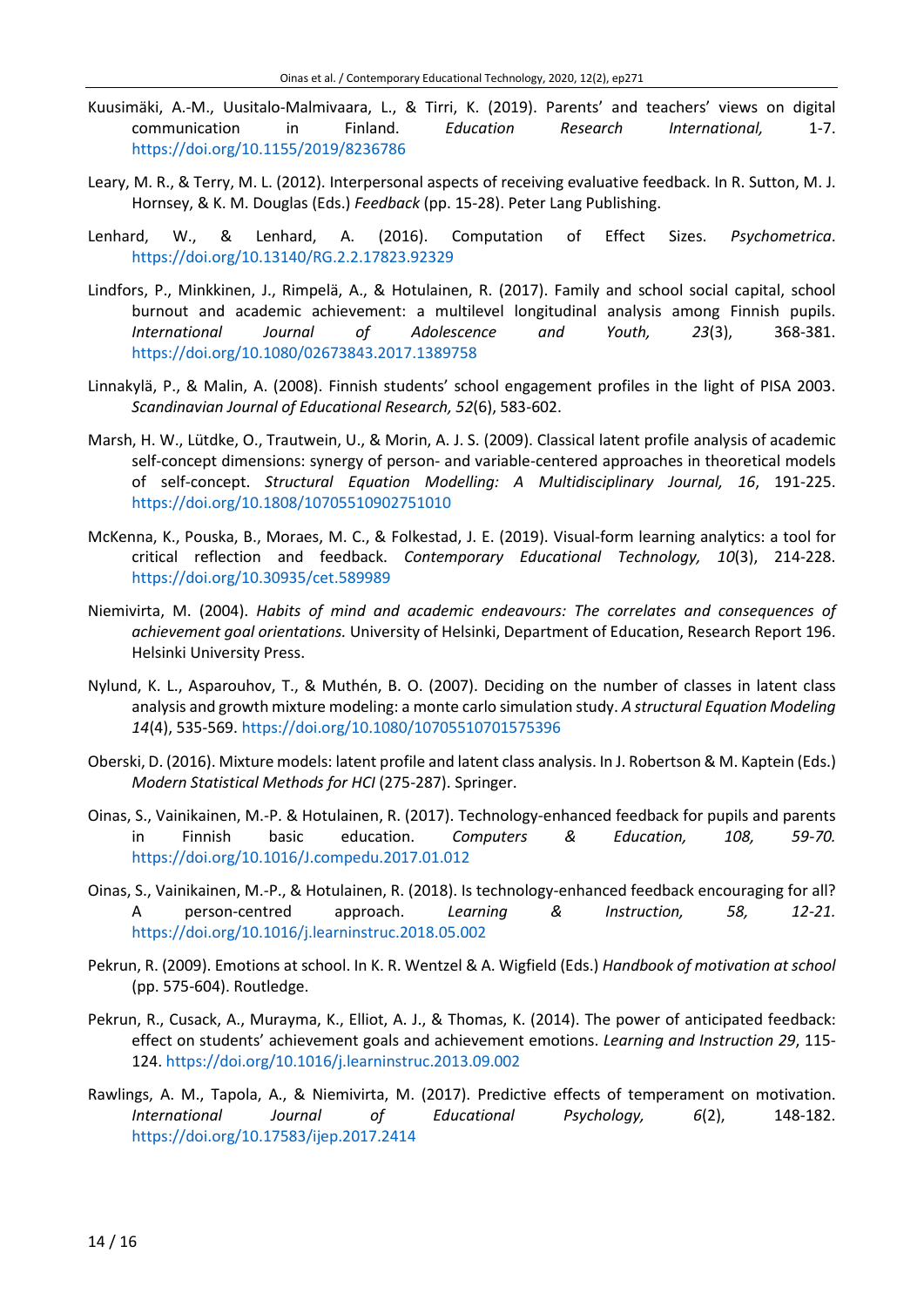- Reeve, J., Ryan, R., Deci, E. L., & Jang, H. (2009). Understanding and promoting autonomous self-regulation: A self-determination theory perspective. In D. H. Schunk & B. J. Zimmerman (Eds.) *Motivation and selfregulated learning, theory, research and applications* (pp. 223-244). Routledge.
- Renninger, K. A., & Hidi, S. (2011). Revisiting the conceptualization, measurement, and generation of interest. *Educational psychologist, 46*(3),168-184.
- Rosenthal-von der Pütten, A. M., Hastall, M. R., Köcher, S., Meske, C., Heinrich, T., Labrenz, F., & Ocklenburg, S. (2019). "Likes" as social rewards: their role in online social comparison and decisions to like other people's selfies. *Computers in Human Behavior, 92,* 76-86.
- Ruzek, E. A., Hafen, C. A., Allen, J. P., Gregory, A., Mikami, A. Y., & Pianta, R. C. (2016). How teacher emotional support motivates students: the mediating roles of perceived relatedness, autonomy support and competence. *Learning & Instruction, 42,* 95-103.
- Ryan, R. M., & Deci, E. L. (2000a). Self-determination theory and the facilitation of intrinsic motivation, social development, and well-being. *American Psychologist, 55*(1), 68-78*.* [https://doi.org/10.1037110003-](https://doi.org/10.1037110003-066X.55.1.68) [066X.55.1.68](https://doi.org/10.1037110003-066X.55.1.68)
- Ryan, R. M., & Deci, E. L. (2000b). Intrinsic and Extrinsic Motivations: Classic Definitions and New Directions. *Contemporary Educational Psychology, 25*, 54-67. <https://doi.org/10.1006/ceps.1999.1020>
- Ryan, R. M., & Stiller, J. (1991). The social contexts of internalization: parent and teacher influences on autonomy, motivation and learning. In M.L. Maehr & P.L. Pintrich (Eds.) *Advances in Motivation and achievement, volume 7 (*pp. 115-149). JAI Press Inc.
- Ryan, R. M., Stiller, J., & Lynch, J.H. (1994). Representations of relationships to teachers, parents, and friends as predictors of academic motivation and self-esteem. *The Journal of Early Adolescence, 14*(2), 226- 249. <https://doi.org/10.1177/027243169401400207>
- Schenke, K., Ruzek, E., Lam, A. C., Karabenik, S. A., & Eccles, J. S. (2018). To the means and beyond: understanding variation in students' perceptions of teacher emotional support. *Learning and Instruction, 55*, 13-21.
- Skinner, E., & Edge, K. (2002). Self-determination, coping, and development. In E. L. Deci & R. M. Ryan (Eds.) *Handbook of self-determination research* (pp. 297-337). The University of Rochester Press.
- Tempelaar, D., Rienties, B., Mittelmeier, J., & Nguyen, Q. (2018). Student profiling in a dispositional learning analytics application using formative assessment. *Computers in Human Behavior, 78,* 408-420*.* <https://doi.org/10.1016/j.chb.2017.08.010>
- Tofighi, D., & Enders, C. K. (2007). Identifying the Correct Number of Classes in a Growth Mixture Model. In G.R. Hancock (Eds.) *Advances in Latent Variable Mixture Models* (pp. 317-341). Information Age.
- UCLA (2019). *Latent class analysis, MPlus data analyses examples.* Retrieved from [https://stats.idre.ucla.edu](https://stats.idre.ucla.edu/mplus/dae/latent-class-analysis/) [/mplus/dae/latent-class-analysis/](https://stats.idre.ucla.edu/mplus/dae/latent-class-analysis/)
- Wang, M., & Peck, S.C. (2013). Adolescent educational success and mental health vary across school engagement profiles. *Developmental Psychology, 49*(7), 1266-1276.
- Wentzel, K. R. (2009). Students' relationships with teachers as motivational contexts. In K. R. Wentzel, & A. Wigfield (Eds.) *Handbook of Motivation at School* (pp. 301-322). Routledge.
- Wiliam, D. (2011). What is assessment for learning? *Studies in Educational Evaluation, 37*, 3-14.
- Williams, G. A., & Kibowski, F. (2016). Latent class analysis and latent profile analysis. In L. A. Jason & D. S. Glenwick (Eds.) *Handbook of methodological approaches to community-based research: qualitative, quantitative, and mixed methods* (pp.143-152). Oxford University Press.